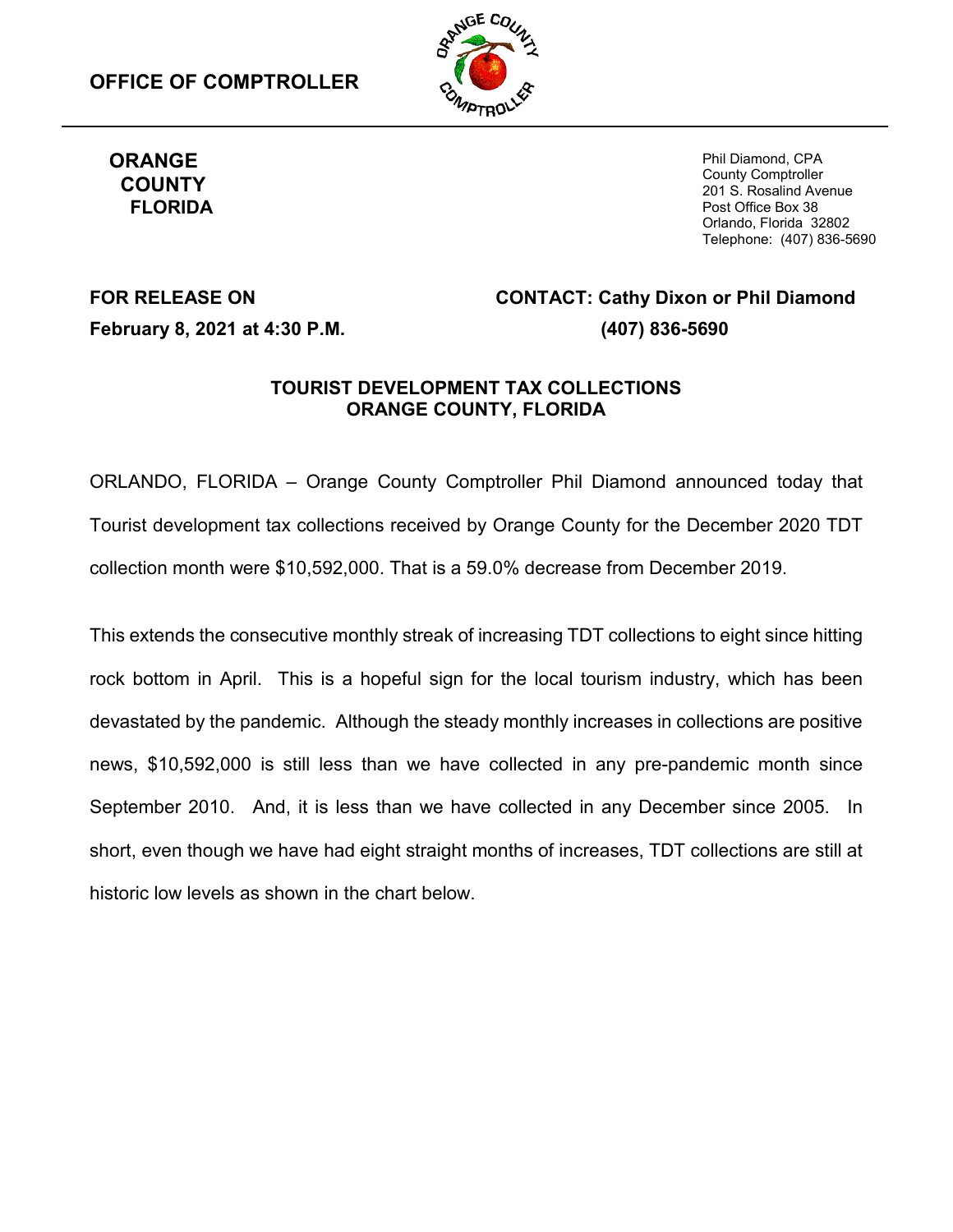

Source: Phil Diamond, CPA – Orange County Comptroller

December's improved results were encouraging, but not totally unexpected given the increased tourism associated with the holidays, especially at the major theme parks. While there was an uptick in December tourism compared to previous months, the sobering news of the surge in COVID-19 cases during this period is a harsh reminder that we still have many challenges that remain before we can fully recover. While we hope that the continued rollout of the vaccines will allow us to put this pandemic behind us, it will be months before vaccines are widely available to the whole community. In the meantime, it is important for all of us to do our part by wearing facemasks and practicing social distancing to keep our families, visitors and community safe.

On the expenditure side, the County continues to use TDT reserves to offset ongoing TDT collections shortfalls and meet funding obligations. The County has used \$103.1 million in reserves since April. For the month of December, reserves decreased by \$9.6 million as shown in the attached "TDT Cash Reserve Summary". The majority of the drawdown in reserves was used to cover convention center capital outlays of \$6.3 million.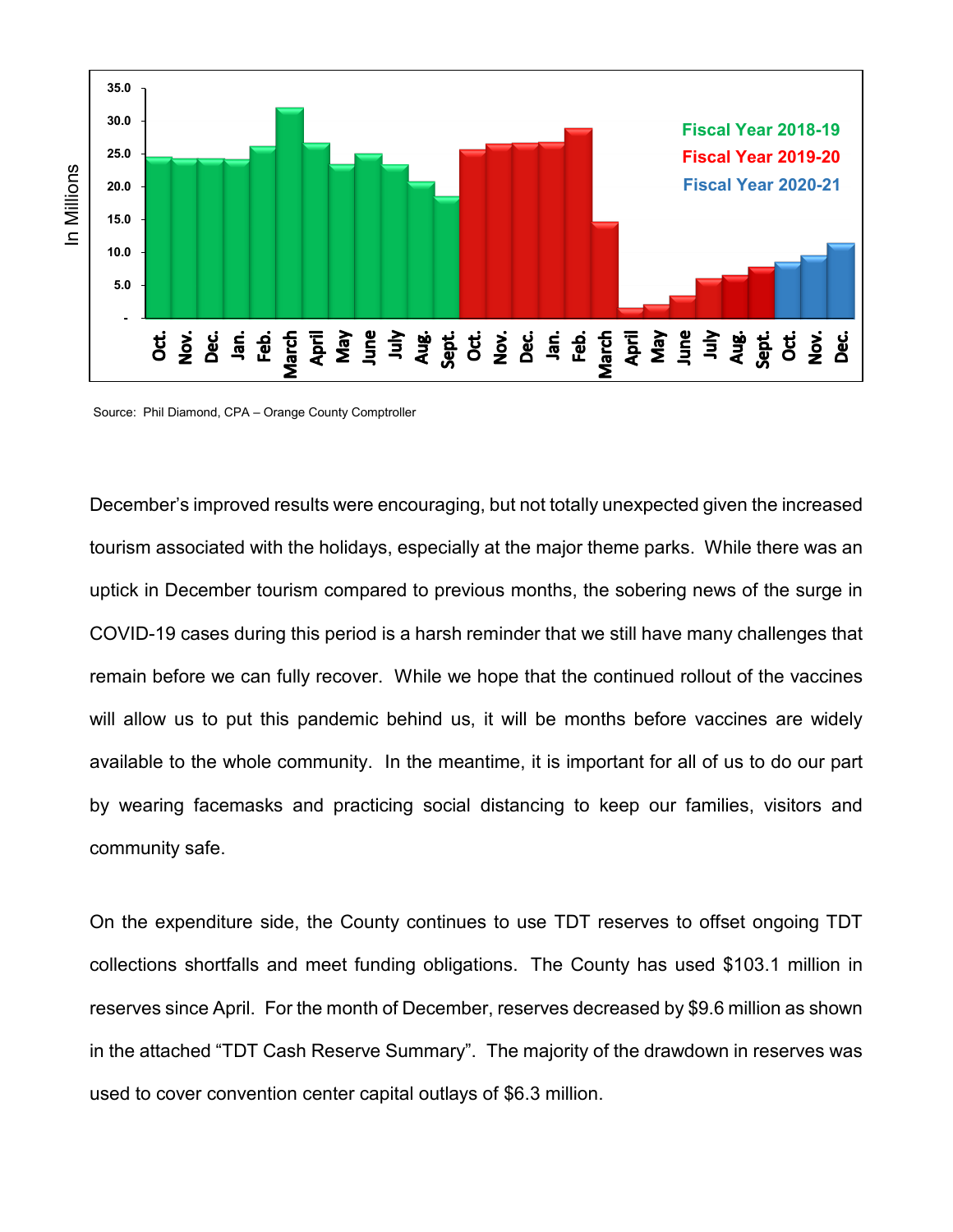Finally, we will release the January TDT collections report in early March.

- more –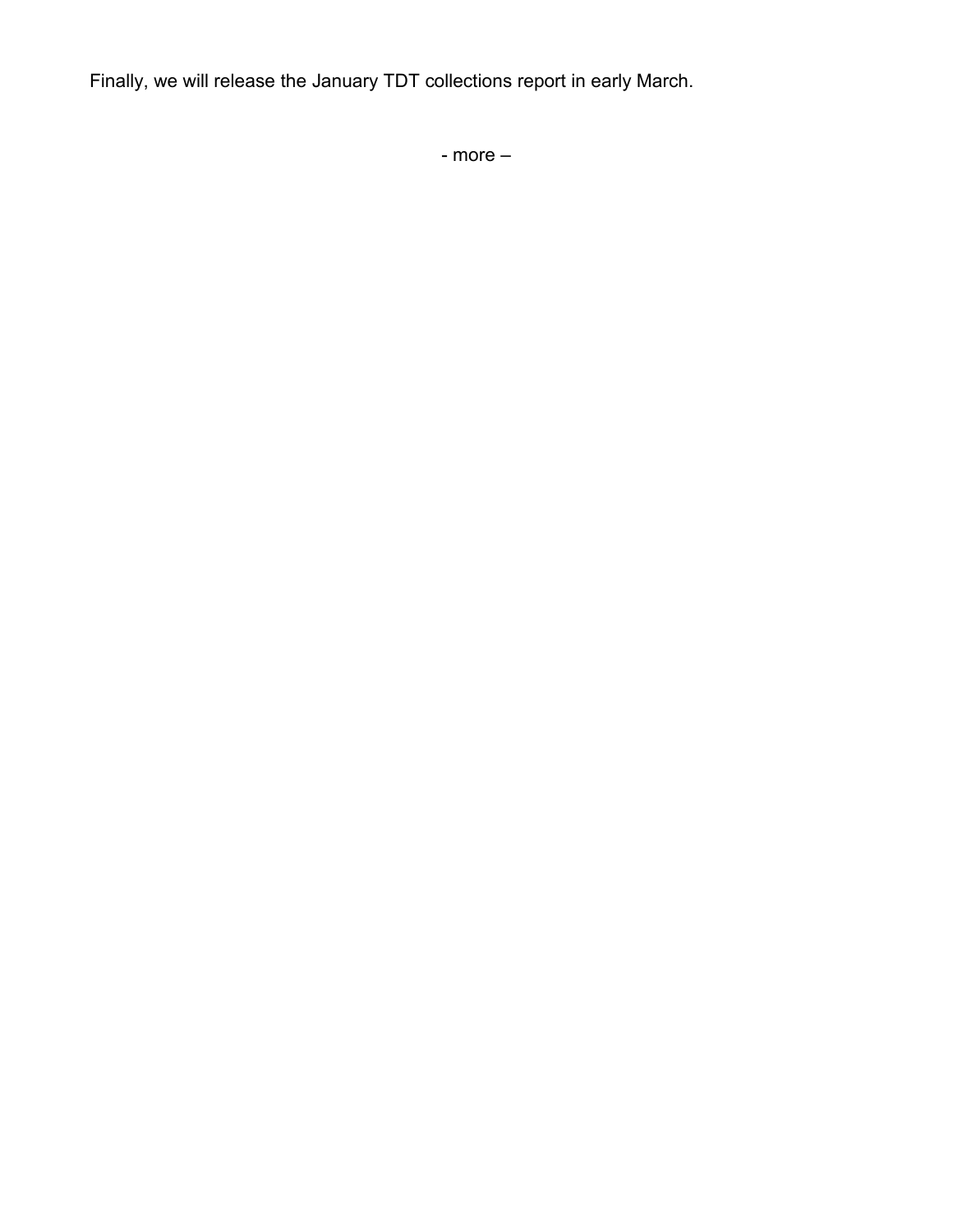### **Tourist Development Tax - Cash Reserve Summary as of December 31, 2020**

| <b>Reserve Accounts</b>                      | <b>November 30, 2020</b> | <b>December 31, 2020</b> | Change               |  |
|----------------------------------------------|--------------------------|--------------------------|----------------------|--|
| <b>Bond Reserve1</b>                         | \$81,073,626             | \$80,903,107             | (\$170,519)          |  |
| <b>Renewal &amp; Replacement</b><br>Reserve: |                          |                          |                      |  |
| <b>Property Plant &amp;</b>                  |                          |                          |                      |  |
| Equipment <sup>2</sup>                       | \$61,645,390             | \$61,641,203             | ( \$4,187)           |  |
| <b>Other Authorized Uses</b>                 | \$87,365,885             | \$77,903,388             | (\$9,462,497)        |  |
| <b>SubTotal</b>                              | \$149,011,275            | \$139,544,591            | (\$9,466,684)        |  |
| <b>Total</b>                                 | \$230,084,901            | \$220,447,698            | <u>(\$9,637,203)</u> |  |

1. Debt service reserves are restricted for debt service only and equal the maximum annual debt service payment.

2. The County has committed to maintaining a reserve for property replacement equal to 4% of the Convention Center's gross physical plant and equipment-excluding construction in progress. This Renewal and Replacement Reserve component is currently fully funded at \$61,641,203.